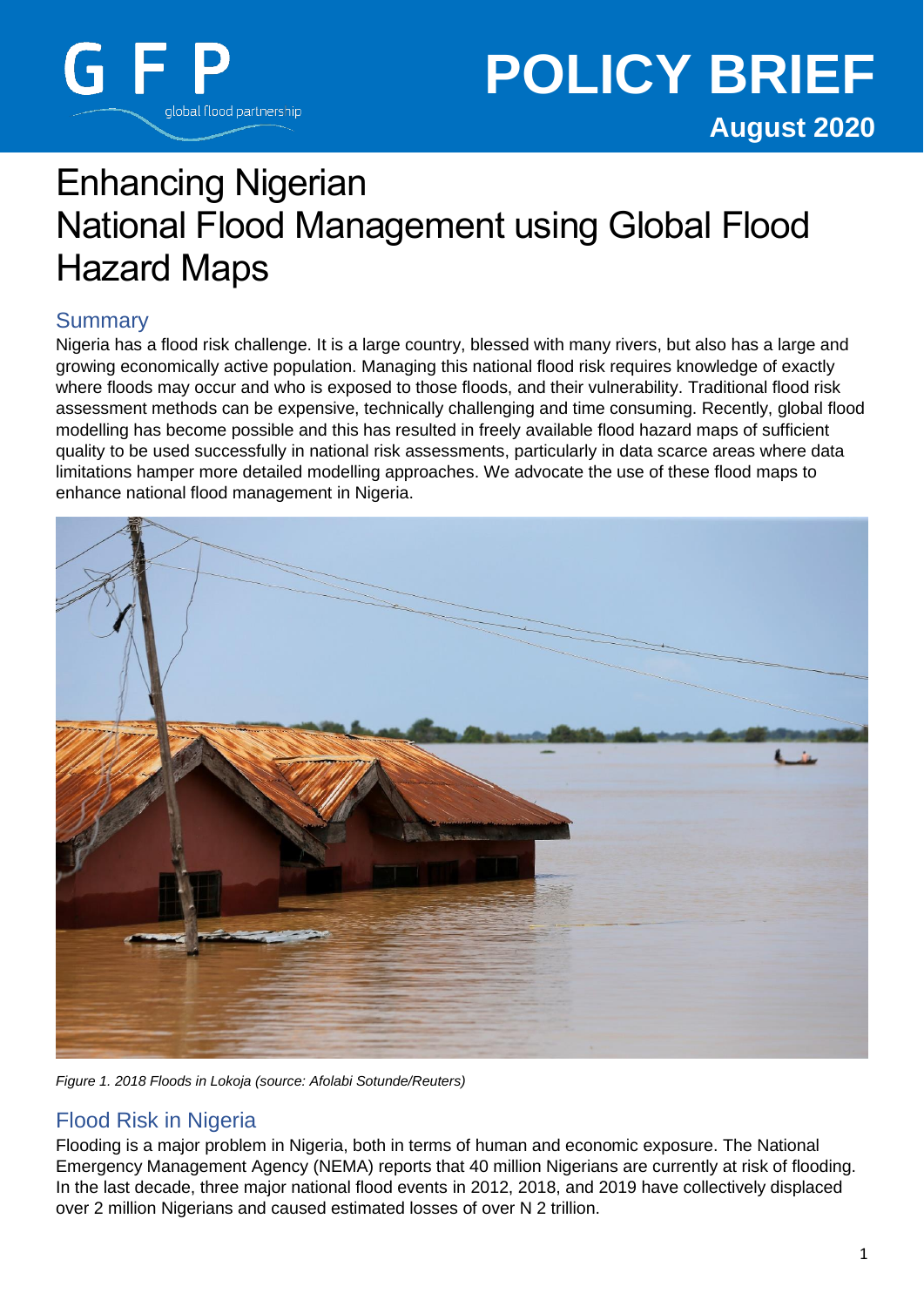Properly managing flood risk can save lives and benefit the economy and is usually carried out through a risk assessment. An effective flood risk assessment requires information about where flooding can potentially happen (flood hazard maps) as well as a knowledge of the people and infrastructure that are exposed to the flood (exposure data) and their vulnerability. With this knowledge, it is then possible to have effective and targeted flood management for the most at-risk locations.

Traditionally, flood risk assessments have been done through bespoke river flood modelling assessments, which can be expensive, especially applied over the national scale. With the advent of global flood modelling, we now have flood datasets which can be used at the national scale for flood risk assessments at little to no cost. Hazard maps derived from global flood models have already successfully been applied in countries such as Belize for national scale flood risk assessments.

# The Existing Flood Risk Picture

The Nigeria Hydrological Services Agency's (NIHSA) Annual Flood Outlook (AFO) provides a comprehensive view of the national flood risk in Nigeria. Hydrological modelling of extreme river flows across eight drainage basins in Nigeria allows Local Government Areas (LGAs) to be classified based on their flood risk. These risk classifications allow stakeholders, policy makers and government departments to take appropriate action to ensure flood preparedness.

Under the current framework, the AFO communicates flood risk at the LGA level based on an understanding of predicted extreme river flow relative to normal flows in the rivers. However, there is not a simple relationship between river flow and flood risk, as it depends on many location specific factors, such as the height of the floodplain relative to the river and what nearby communities could be affected by flooding. So, while the current approach is effective in identifying that the river flows pose a flood risk, to understand the scale of this risk and what action to take, requires that these river flows are translated into flood risk maps. Combining these flood risk maps with population data can show more detail in terms of who will be affected and by how much.



*Figure 2. Comparison of the National Hydrological Services Agency (NIHSA) 2020 Annual Flood Outlook (AFO) flood risk per Local Government Area (LGA) map with the 1-in-100 year return period flood extent from 6 Global Flood Models (GFMs). Includes detailed view of the confluence of Niger and Benue rivers near Lokoja.*